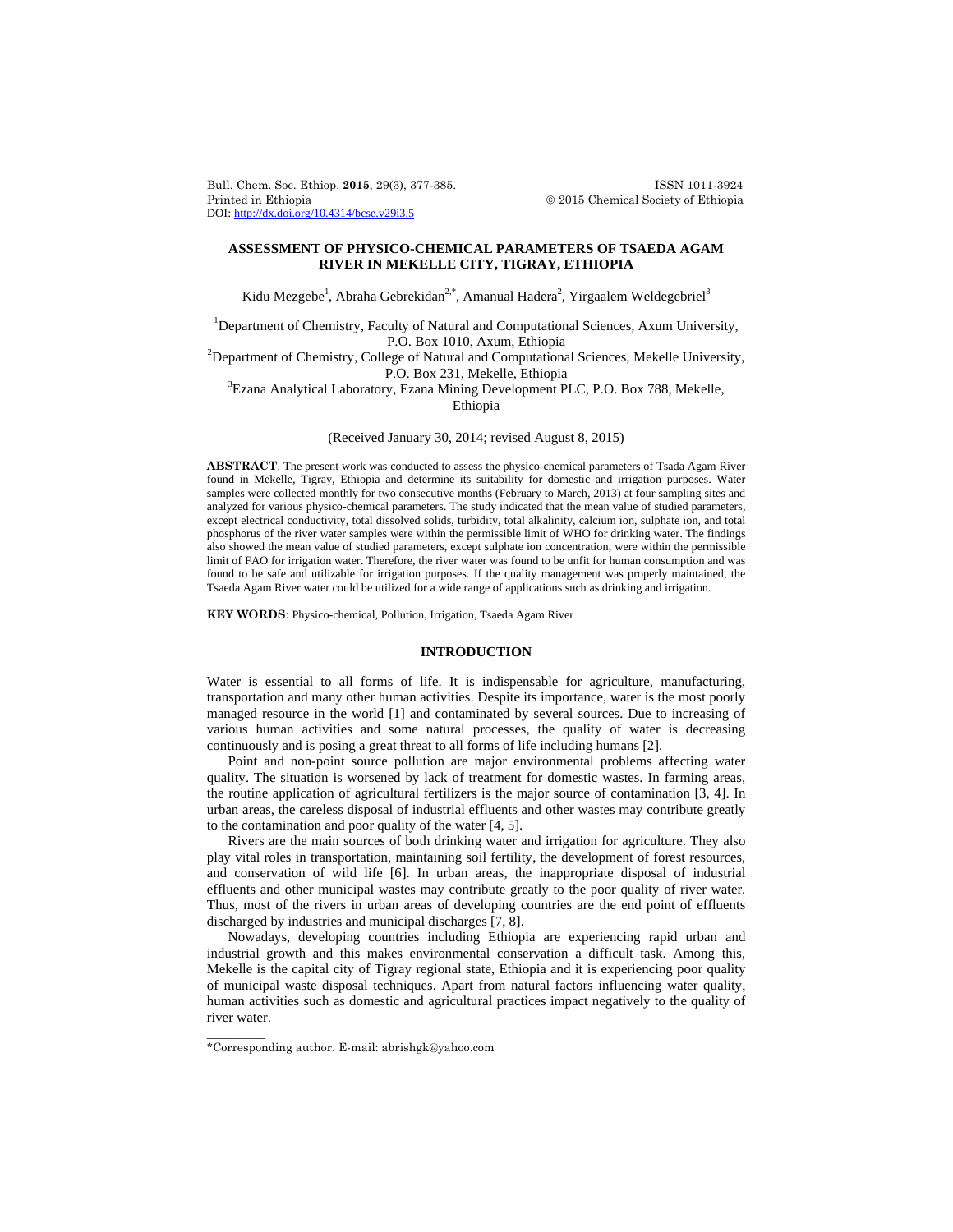Regular monitoring of the physico-chemical parameters of water bodies have been carried out for decades in different developed countries [9-14]. Assessments of general water quality and dissolved metals concentrations in aquatic ecosystems have been extensively conducted [15-20]. However, there are limited studies of water quality and pollution status of rivers in developing countries [5, 9].

Tsaeda Agam River, which is found in Mekelle, Tigray, Ethiopia, as many other rivers receives disposal of domestic and industrial wastes. Besides, the river is used for car washing and various domestic activities. But, to the best of our knowledge no research was conducted on its water quality. Thus, the main objectives of the present study were (i) to determine the physico-chemical parameters of the river such as temperature, pH, electrical conductivity (EC), turbidity (TUR), dissolved oxygen (DO), biochemical oxygen demand (BOD), chemical oxygen demand (COD), total solid (TS), total dissolved solids (TDS), total suspended solids (TSS), total alkalinity (TA), total hardness (TH), calcium  $(Ca^{2+})$ , magnesium  $(Mg^{2+})$ , chloride (CI), sulphate  $(SO_4^2)$ , nitrate (NO<sub>3</sub>), ammonia (NH<sub>4</sub><sup>+</sup>), nitrite (NO<sub>2</sub>), total nitrogen (TN), phosphate (PO<sub>4</sub><sup>3</sup>), total phosphorus(TP) and (ii) to generate the baseline information of the physico-chemical parameters and determine its suitability for various domestic and irrigation purposes of the river.

## **EXPERIMENTAL**



Figure 1. Map of the four sampling sites of Tsaeda Agam River.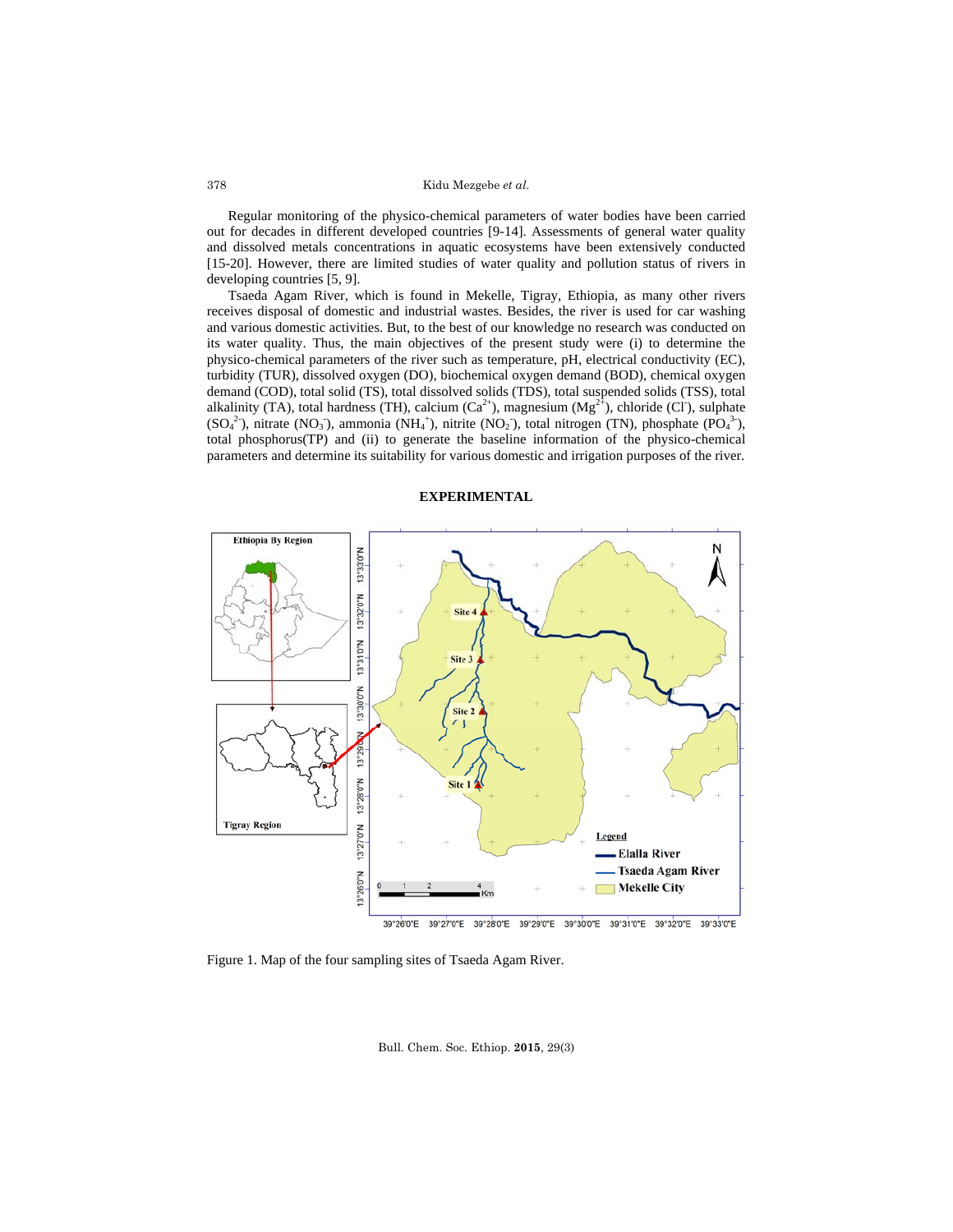#### *Description of study area*

The study was carried out in Tsaeda Agam River, in and around Mekelle, Tigray, Ethiopia. The city is one of the fastest growing urban areas in Ethiopia. The climate of the region is generally sub-tropical with an extended dry period of nine to ten months and a maximum effective rainy season of 50-60 days [21]. Considering the rainfall, atmospheric temperature and evapotranspiration, more than 90% of the region is categorized as semi-arid. This makes artificial irrigation using river water an attractive option for the region. The four sampling points of the study area were randomly selected using GPS (global positioning systems) (Figure 1): Site 1, approximately the sources of the river; Site 2, a market place near to the river; Site 3, a place where the river receives a liquid waste from Ayder Referral Hospital and Site 4, place where the river leaves the city.

### *Instruments and chemicals*

A drying oven with forced air and timer, HQ40d Multimeter (HACH LANGE, NV), Spectrophotometer (HACH DR/2800), COD Digestion reactor (HACH LANGE LT200), Turbidity meter (Turner designs Aquafluor 8000-001), UV-Visible photometer Lambada EZ201 (PerkinElmer, Australia), Analytical balance (LARK, LA114), Incubator (DIN6647/6648, Lovibond, Germany), Fume Hood Uethe-Hangsen (Uethe-Hangsen, Germany) were used during the analysis. All chemicals used were of high purity and analytical grade. At all times, fresh reagents were used and great care was taken to avoid chemical contamination.

## *Sample collection*

A water sample from Tsaeda Agam River was collected following standard procedure as described by APHA [22]. Pre-cleaned plastic bottle was used to collect water sample for the physico-chemical analysis. Sample containers were labeled on the field using appropriate codes and water samples were temporary stored in ice packed cooler and transported to the laboratory and stored in a refrigerator at about 4 ºC prior to analysis [22]. These samples were collected on a monthly basis consecutively for a period of two month (February 2013 to March 2013).

#### *Sample analysis*

The physico-chemical parameters such as temperature, pH, electrical conductivity (EC), turbidity (TUR), total solids (TS), total dissolved solids (TDS), total suspended solids (TSS), dissolved oxygen (DO), biological oxygen demand (BOD), chemical oxygen demand (COD), total alkalinity (TA), total hardness (TH), calcium ion  $(Ca^{2+})$ , magnesium ion  $(Mg^{2+})$ , chloride (CI), sulphate  $(SO_4^2)$ , nitrate  $(NO_3)$ , ammonium  $(NH_4^+)$ , nitrite  $(NO_2)$ , total nitrogen (TN), phosphate  $(PO<sub>4</sub><sup>3</sup>)$  and total phosphorus (TP) were analyzed using the standard analytical methods [22, 23]. The temperature, pH and dissolved oxygen were determined on site using HQ40d Multimeter (HACH LANGE, NV), turbidity also determined on site using turbidity meter (Turner designs Aquafluor 8000-001). Biological oxygen demand (BOD) was measured based on oxygen consumed in a 5-d test period (5-d BOD or BOD<sub>5</sub>) at 20 °C after arrival of sample to the laboratory [9]. Nutrients such as  $NO_3$ ,  $NH_4^+$ ,  $NO_2$ , TN,  $PO_4^3$ , TP and COD were measured by Hach Lange kits using HACH DR/2800 spectrophotometer. Standard laboratory methods as described by the APHA [9]) for the examination of water samples was employed for the analysis of TS, TSS, TDS,  $Ca^{2+}$ , Mg<sup>2+</sup> and Cl. Suphate  $(SO<sub>4</sub><sup>2</sup>)$  was determined using nephelometric turbidity meter [24].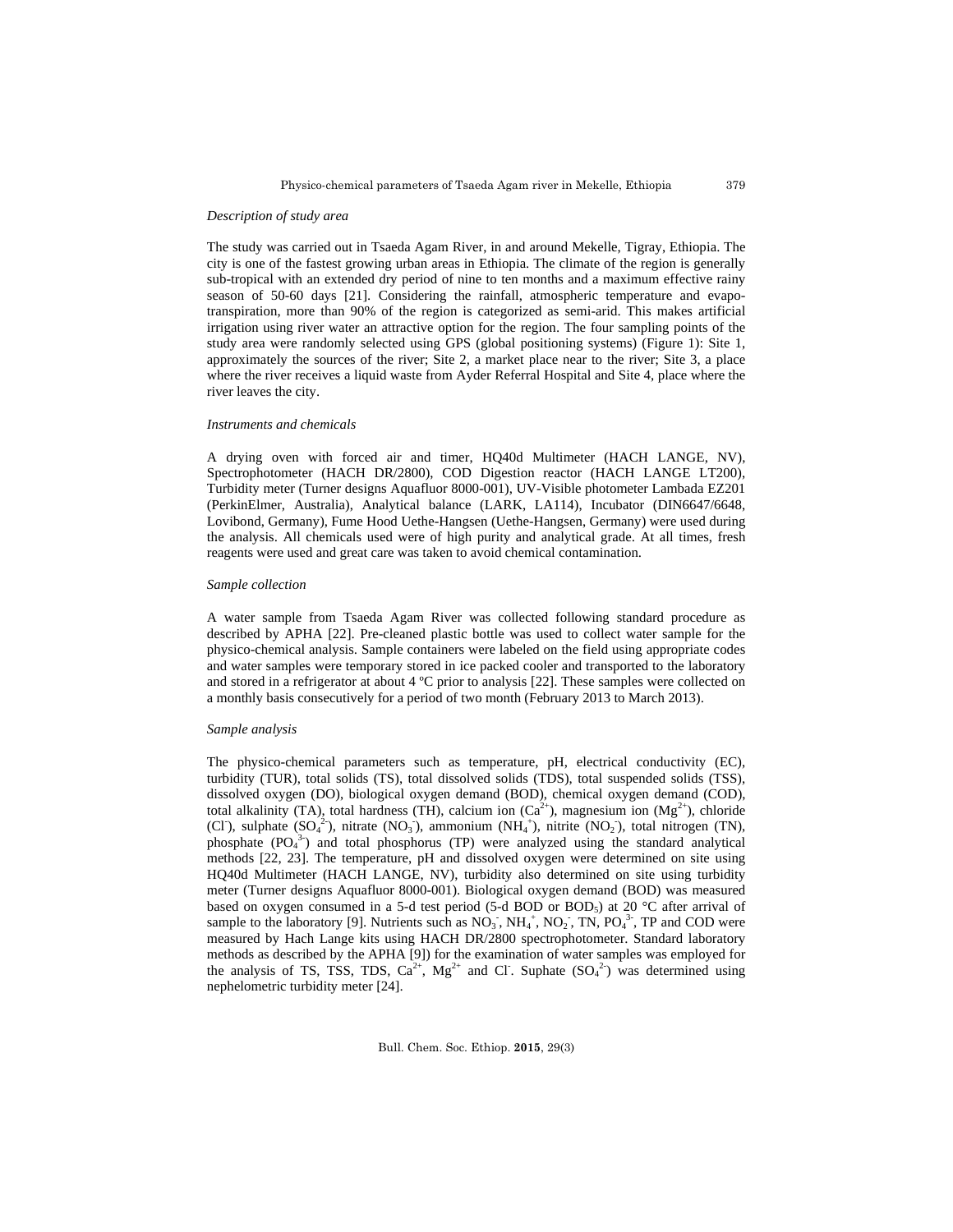### *Data analysis*

All the data generated were analyzed statistically using SPSS 16.0. Reproducibility of results was regularly checked and the validated data were recorded in triplicate at the end of each experiment. Variation of each parameter between sites was analyzed using one way analysis of variance (ANOVA) at  $p < 0.05$  level of significance.

# **RESULTS AND DISCUSSION**

The values of different physico-chemical parameters recorded from the Tsaeda River water samples are summarized in Table 1.

Table 1. Physico-chemical parameters of Tsaeda Agam River water samples (mean ± standard deviations).

| Parameters                | Site 1          | Site 2          | Site 3          | Site 4          | WHO [25]    | FAO [28]       |
|---------------------------|-----------------|-----------------|-----------------|-----------------|-------------|----------------|
| Temperature $(^{\circ}C)$ | $23.6 \pm 3.1$  | $21.1 \pm 1.8$  | $20.9 \pm 2.8$  | $21.8 \pm 3.2$  | <40         |                |
| pH                        | $7.18 \pm 0.07$ | $7.57 \pm 0.06$ | $7.97 \pm 0.21$ | $8.13 \pm 0.09$ | $6.5 - 8.5$ | $6.0 - 8.5$    |
| $EC$ ( $\mu$ S/cm)        | $1559 + 59$     | $1577 + 41$     | $1874 + 50$     | $1533 + 48$     | 750         | 3000           |
| TUR (NTU)                 | $44.7 \pm 12.5$ | $50.8 \pm 16.9$ | $37.0 \pm 14.3$ | $98.2 \pm 15.5$ | 5.0         | $\overline{a}$ |
| DO(mg/L)                  | $3.84 \pm 2.36$ | $1.47 \pm 0.37$ | $5.71 \pm 1.03$ | $10.2 \pm 0.12$ | $5.0 - 7.0$ | >4.0           |
| BOD (mg/L)                | $3.37 \pm 1.11$ | $5.67 \pm 1.18$ | $2.09 \pm 1.01$ | $1.8 + 0.4$     | $2.0 - 5.0$ | 8.0            |
| $COD$ (mg/L)              | <b>UMR</b>      | <b>UMR</b>      | <b>UMR</b>      | <b>UMR</b>      |             | --             |
| $TS$ (mg/L)               | 1449±27         | $1475 + 8$      | $1756 \pm 12$   | $1535 \pm 14$   | ш,          | ш,             |
| $TDS$ (mg/L)              | $1045 + 27$     | $1057 + 28$     | $1255 + 33$     | $1027 + 32$     | 500         | 2000           |
| $TSS$ (mg/L)              | $404 \pm 24$    | $419 \pm 33$    | $501 \pm 0.25$  | $509 + 20$      |             | --             |
| $TA$ (mg/L)               | $152 + 53$      | $331 \pm 63$    | $249 + 23$      | $225 + 35$      | 120         | $\overline{a}$ |
| TH(mg/L)                  | $483 + 70$      | $670+99$        | 778±44          | $608 + 71$      | 300         | Ц,             |
| $Ca^{2+}$ (mg/L)          | $116 \pm 11$    | $270+12$        | $243 + 4$       | $222+4$         | 100         | 800            |
| $Mg^{2+} (mg/L)$          | $87.5 \pm 5.1$  | $104 + 4$       | $130 \pm 10$    | $93.8 \pm 17.1$ | 120         | 120            |
| $Cl^{(mg/L)}$             | $46.2 \pm 6.4$  | $89.8 \pm 8.8$  | $161 \pm 12$    | $100+11$        | 250         | 400            |
| $SO_4^2$ (mg/L)           | $519+6$         | 586±22          | $921 + 22$      | $736 + 25$      | 250         | 400            |
| $NO_3-N$ (mg/L)           | $45.5 \pm 1.2$  | $36.9 \pm 0.4$  | $18.3 \pm 5.2$  | $43.9 + 4.4$    | 45          | 50             |
| $NO2 - N (mg/L)$          | $0.13 \pm 0.07$ | $0.05 \pm 0.01$ | $0.03 \pm 0.02$ | $0.40 \pm 0.27$ | 1.0         | $\overline{a}$ |
| $NH_4^+$ -N (mg/L)        | $0.29 \pm 0.16$ | $0.18 \pm 0.02$ | $0.16 \pm 0.01$ | $0.43 \pm 0.19$ | ш,          | 5              |
| $TN$ (mg/L)               | <b>UMR</b>      | $99.6 \pm 0.2$  | <b>UMR</b>      | <b>UMR</b>      |             | --             |
| $PO_4^3$ -P (mg/L)        | $0.47 + 0.00$   | $0.58 + 0.38$   | $0.07 \pm 0.00$ | $0.29 \pm 0.16$ | 0.1         | $\overline{c}$ |
| TP(mg/L)                  | $0.26 \pm 0.20$ | $0.77 + 0.49$   | $0.07 \pm 0.01$ | $0.38 + 0.18$   | 0.1         |                |

UMR: under measurement range of the instrument; --: Not found.

 Temperature is a factor of great importance for aquatic ecosystem, as it affects the organisms, as well as the physical and chemical characteristics of water. Water temperature obtained during the sampling period for all sites did not differ significantly at 95% confidence level. Generally, the river temperature ranged from  $20.9 \pm 2.8$  to  $23.6 \pm 3.1$  °C with an average value of  $21.8 \pm 2.7$  °C and is found within the permissible limit of WHO [25]. This result is similar to other studies reported within the range of 19.0 to 23.9  $^{\circ}$ C [26]. Thus, the average temperature of the river is favorable for aquatic ecosystem.

pH indicates the intensity of the acidic or basic character of a solution and is controlled by the dissolved chemical compounds and biochemical processes in the solution [27]. It is usually monitored for assessments of aquatic ecosystem health, irrigation and drinking water sources, industrial discharges and surface water runoff. In the present study, the pH value shows slightly alkaline (pH  $7.18\pm0.07$  to  $8.18\pm0.19$ ). These values are within the permissible limit of WHO [25] and FAO [28] set for drinking and irrigation purposes, respectively. The statistical analysis at 95% confidence level also showed no significance differences among the studied sites.

Bull. Chem. Soc. Ethiop. **2015**, 29(3)

380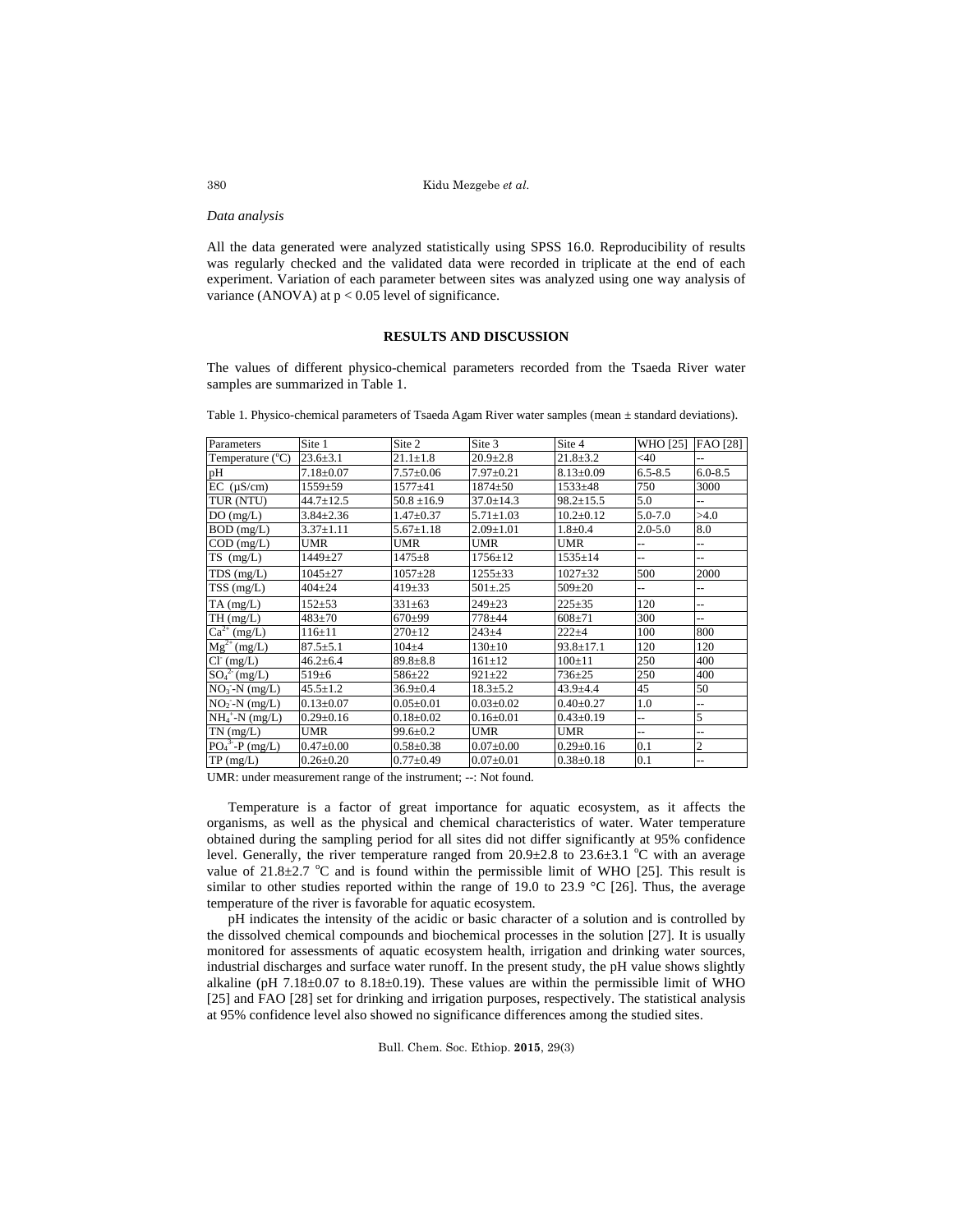Electrical conductivity (EC) is a measure of water capacity to convey electric current. It signifies the amount of total dissolved salts [29]. The recorded EC values for the studied sites were ranged from 1533±48 to 1874±50 µS/cm which is higher than the permissible limit by WHO for drinking [25] and lower that the limit set by FAO for irrigation purposes [28]. Thus, the result indicated that the river receives high amount of dissolved inorganic substances in ionized form from their surface catchments. The statistical analysis at 95% confidence level also showed no significance differences in between the four sampling sites. The higher the EC, less water is available to plants, even though the soil may appear wet. Because plants can only transpire "pure" water, usable plant water in the soil solution decreases dramatically as EC increases. Therefore, irrigation water with high EC reduces yield potential.

In most waters, turbidity is due to colloidal and extremely fine dispersions. In many aquatic systems, water clarity is determined by the abundance of suspended algae. Eutrophic systems (containing high nutrient concentrations) support large algal populations, which reduce the clarity of the water and increase its color. In extreme cases, turbid water can harm animals and deposit heavy sediment on leaves, reducing photosynthesis [29]. Turbid water also affect how well disinfection techniques including ultraviolet light and chlorination work, and slow the establishment of vegetables. The average turbidity values of the four sampling sites were ranged from 37.0±14.3 to 98.2±15.5 NTU. The values obtained for the Tsaeda Agame River were above the permissible limit set by WHO for drinking [25] and FAO for irrigation water [28]. The statistical analysis at 95% confidence level indicates that Site 2 and 4 were significantly different from the other studied sites. This might be due to the proximity of the studied sites to the market and intensive agricultural areas, respectively, that receives agricultural runoff and domestic and municipal wastes. Thus, the entire river was generally polluted posing a great danger to aquatic lives and the people using it for domestic and irrigation purposes.

Dissolved oxygen play a role of regulator of metabolic activities of organisms and thus governs metabolism of the biological community as a whole and used as an indicator of tropic status of the water [30]. Concentration levels of DO below 5.0 mg/L adversely affect aquatic life [31]. Thus in the present study, DO ranged from  $1.47 \pm 0.37$  to  $10.2 \pm 0.1$  mg/L. A minimum value was recorded in Site 2 (1.47±0.37 mg/L) indicated that the studied site (Site 2) was susceptible to pollution due to the nearby market and a maximum value was recorded in Site  $4 (10.2 \pm 0.1)$ mg/L) which may be due to self purification of the water along the course of the river.

Biological oxygen demand (BOD) measure the amount of oxygen requires by bacteria for breaking down to simpler substances of the decomposable organic matter present in any water, wastewater or treated effluent. It is also taken as a measure of the concentration of organic matter present in any water. The greater the decomposable matter present, the greater the oxygen demand and the greater the BOD values [32]. BOD in our study ranges from  $1.8 \pm 0.4$  to  $5.67\pm1.18$  mg/L. The BOD values of the river, except Site 2, were within the recommended values of WHO and FAO [25, 28]. Our findings also indicated that at 95% confidence level, Site 2 was significantly different from the other studied sites. The high BOD value recorded in Site 2 could be an indication of organic pollution due to the loads of wastes from the market place. Similarly, other findings also showed that a high level of BOD causes to decrease the value of dissolved oxygen in the river [33].

In the presence of high total solids, water will heat up more rapidly and hold more heat, this in turn, adversely affects aquatic life that has been adapted to a lower temperature regime. Low concentrations of total solids can also result in limited growth of aquatic organisms due to nutrient deficiencies [28]. High total solids effect the light penetration. Irrigation water quality is evaluated based upon total salt content. In this study, high value of TS was recorded in the ranges of 1449±27 to 1756±12 mg/L which is beyond the permissible limits of WHO for drinking [25] and below the standards set by FAO for irrigation [28]. The statistical analysis at 95% confidence level also showed significant differences among the sampling sites. Site 3 and 4 showed high amount of TS which might be due to receiving agricultural runoff containing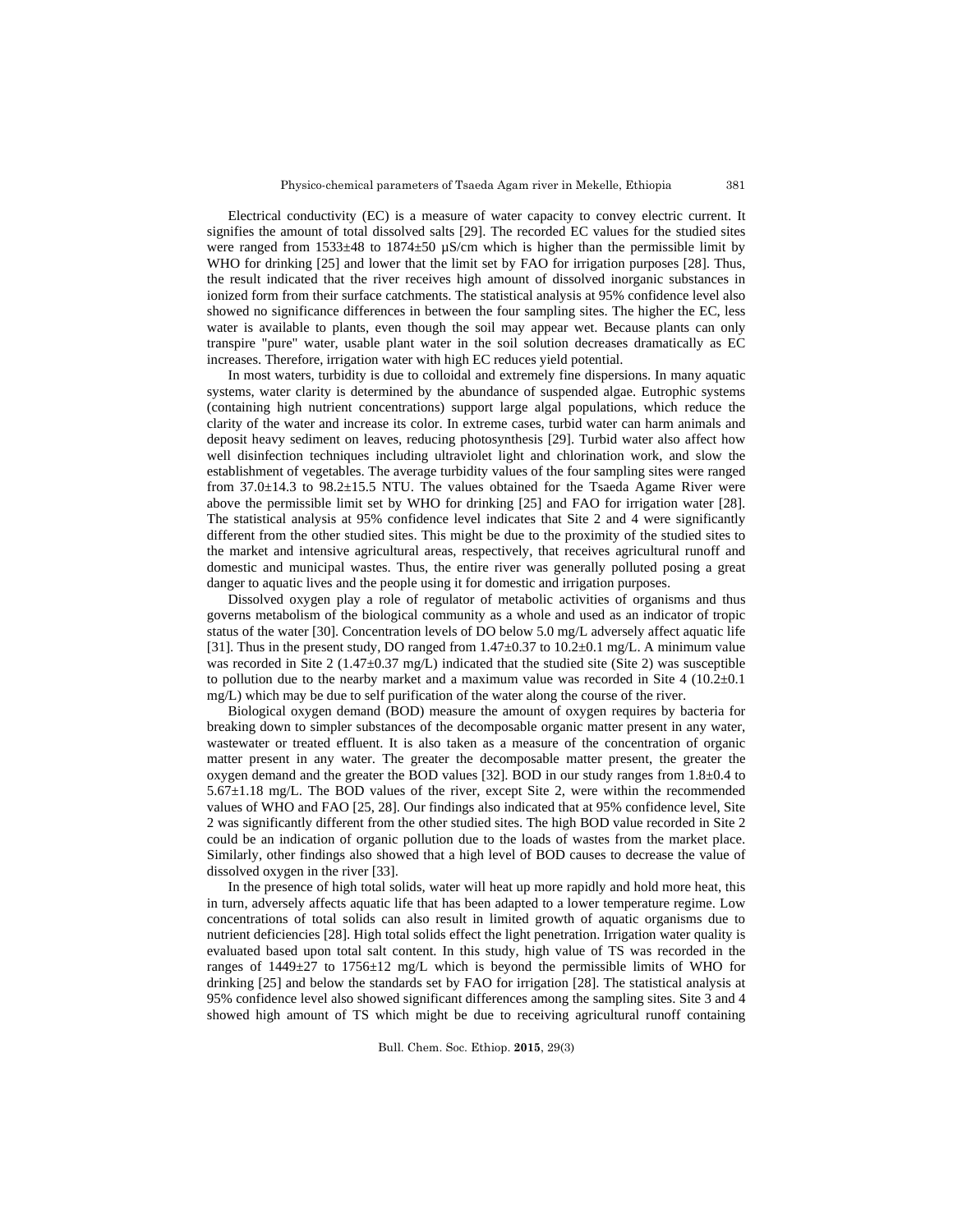fertilizer and suspended soil particles and effluent Ayder referral hospital water treatment plant indicating that there is poor waste management system in the city.

Total dissolved solids indicate the salinity behavior of water [34]. Water containing more than 500 mg/L of TDS is not considered as desirable for drinking water supplies [27]. Water with high TDS is undesirable or harmful for human and aquatic life. It may taste bitter, salty, or metallic and may have unpleasant odors. High TDS water is also less thirst quenching and interferes with the taste of foods. Some of the individual mineral salts that make up TDS pose a variety of health hazards. Irrigation with high TDS resulted in soil salinization and a decrease in macro-porosity but did not decrease crop yields, relative to irrigation with low TDS water. The present study showed that TDS values varied from 1027±32 to 1256±33 mg/L. These values were above the permissible limits of WHO for drinking [25] and below the recommended limit of FAO for irrigation water [28]. The statistical analysis at 95% confidence level showed no significant differences among the sampling sites. The high value of TDS recorded in the river water might be due to agricultural runoff, discharge of wastes from the town, Ayder referral hospital other human activities like washing of different vehicle at and around the river [35].

Total suspended solids (TSS) include all particles suspended in water which will not pass through a filter. Suspended solids are present in sanitary wastewater and many types of industrial wastewater. There are also nonpoint sources of suspended solids, such as soil erosion from agricultural and construction sites [13]. The present study showed the average value of TSS in the range from 404±24 to 509±20 mg/L. The recorded value of TSS could be due to poor management system of water sources in the city.

Total alkalinity of water is a capacity to neutralize a strong acid and it is normally due to the presence of bicarbonate, carbonate and hydroxide compound of calcium, sodium and potassium [11]. Alkaline soils are difficult to take into agricultural production. Due to the low infiltration capacity, rain water stagnates on the soil easily and, in dry periods, cultivation is hardly possible without copious irrigated water and good drainage. Agriculture is limited to crops tolerant to surface water logging and the productivity is low. The measured TA value from upstream to the downstream of Tsaeda Agam River was varied from 152±53 to 331±63 mg/L. At 95% confidence level, significance variations was observed in between the sampling sites which could be accounted for the different activities in the river form up to downstream. Among the studied sites, high value of TA recorded in site 2 could be due to the surface runoff from the nearby market areas. Total alkalinity value recorded from the river was also above the permissible limit set by WHO and FAO [25] [28] and thus the river is unsuitable for drinking and irrigation purposes.

Hardness is the property of water which prevents the lather formation with soap and increases the boiling points of water. Hardness of water mainly depends upon the amount of calcium or magnesium salts or both [36]. Based on hardness, water classified into three different categories: soft water (0 to 75 mg/L), moderately hard water (76 to 150 mg/L) and hard water (151 to 300 mg/L) [37]. Accordingly, Tsaeda Agam River categorized as hard water. The measured TH for the studied sites was ranged from 483±70 to 778±44 mg/L. The recorded values of TH for all studied sites, except site 1, were higher than the permissible limit of WHO [25]. The statistical analysis at 95% confidence limit also showed significant differences among the studied sites which could be due to the various activities occurred at the different site. Thus, our findings indicated that Tsaeda Agam River is unsuitable for drinking purposes.

Calcium and magnesium is directly related to hardness. In the present study, calcium and magnesium contents in mg/L were ranged from  $116\pm11$  to  $270\pm12$  mg/L and  $87.5\pm6.0$  mg/L to 130±10 mg/L, respectively. The value recorded for calcium was beyond the permissible limit of WHO and FAO for drinking and irrigation water [25, 28]. The value of magnesium, except Site 3, lies within the recommended value of WHO and FAO. The high value of magnesium recorded in Site 3 could be due to the wastes that receive from Ayder referral hospital indicating that Tsaeda Agam River is unsuitable for drinking and irrigation purposes.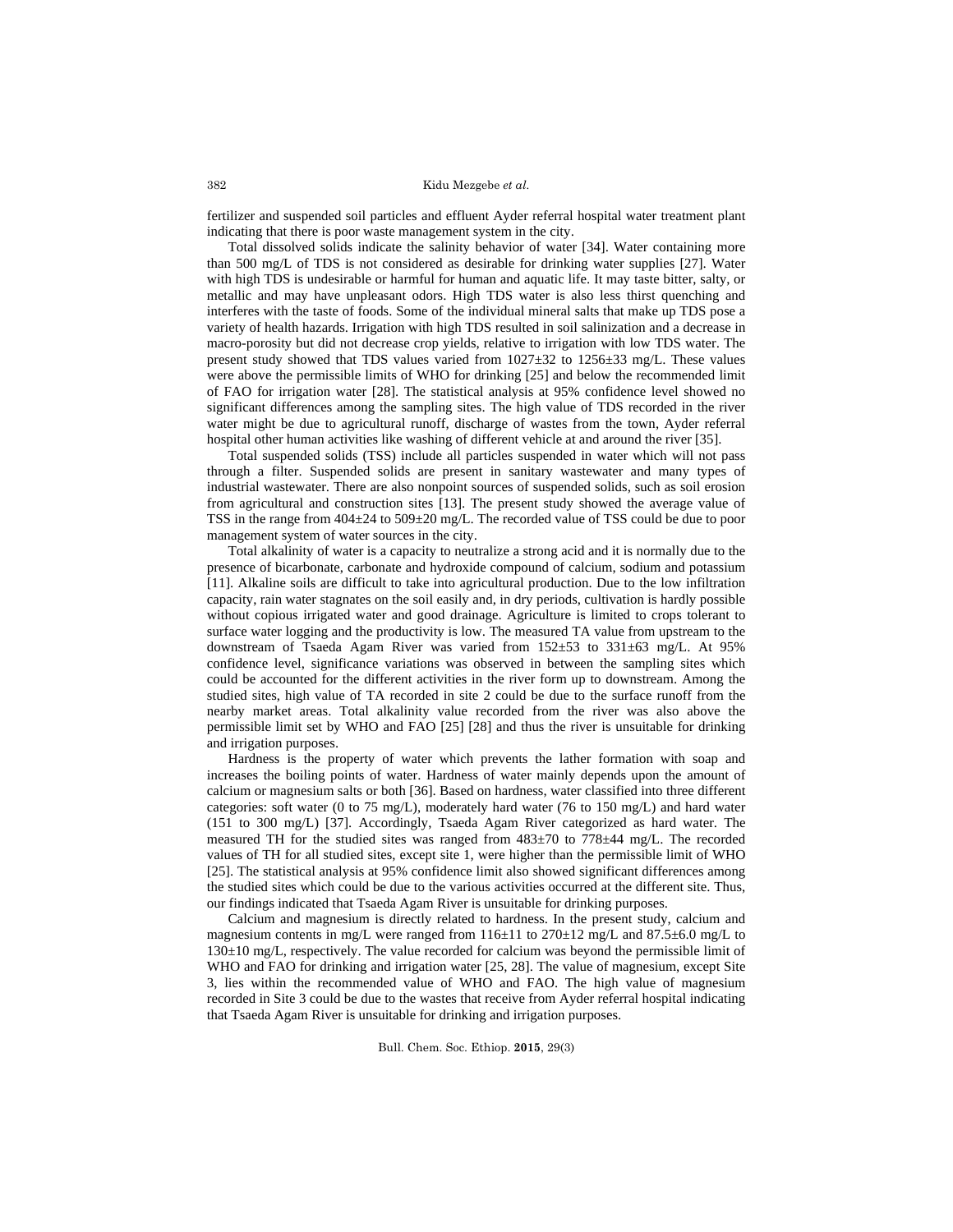The chloride concentration serves as an indicator of pollution by sewage. People accustomed to higher chloride in water are subjected to laxative effects [29]. Although chloride is essential to plants in very low amounts, it can cause toxicity to sensitive crops at high concentrations. The values recorded in our study (in mg/L) were in the ranges from  $46.2\pm6.4$  to  $161\pm12$  mg/L. Thus, the statistical analysis at 95% confidence level showed significant differences among the studied sites. This might due to the different domestic activities occurred within the city. But, the measured concentrations of chloride ion, except Site 3, lie within the permissible limit of WHO and FAO for drinking and irrigation purposes [25, 28]. The high value recorded at Site 3 might be due to the wastes that receive from Ayder referral hospital showing that waste coming from the referral hospital is polluting the nearby river water.

Sulphate occurs naturally in water as a result of leaching from gypsum and other common minerals. Discharge of industrial wastes and domestic sewage tends to increase its concentration [38]. It is also an important constituent of hardness with calcium and magnesium and is one of the key nutrients in the aquatic environment. Sulfate is relatively common in water and has no major impact on the soil other than contributing to the total salt content. Irrigation water high in sulfate ions reduces phosphorus availability to plants. Since the desired concentration level of sulfate for soil is less than 400 mg/L, higher than this value will acidify the soil [28]. The values determined in our study were in the ranges from 519±6 to 921±22 mg/L, which is higher than the permissible limit set by WHO and FAO [25, 28]. This high value recorded in the studied sites might be due to Mekelle is rich in gypsum and the poor management of municipal waste discharged into the river. The statistical analysis at 95% confidence level also showed significance differences from site to site. The high value recorded at Site 3 also might be due to different wastes received from domestic and Ayder referral hospital. Thus, Tsaeda Agam River is not suitable for drinking and irrigation purposes.

The nitrogen in water occurs as bound forms like nitrate, nitrite, ammonia and organic forms of nitrogen such as urea, amino acids etc. Total nitrogen is a measure of all forms of nitrogen (organic and inorganic). Nitrogen is an essential plant element and is often the limiting nutrient in marine waters. Nitrates are products of oxidation of organic nitrogen by the bacteria present in soil and water where sufficient oxygen is present. High concentration of nitrates is useful in irrigation but their entry into water resources increase the growth of nuisance algae, macrophytes and trigger eutrophication and pollution [31]. High nitrate concentrations are frequently encountered in treated wastewater, as a result of ammonium nitrogen [39]. Many workers have been reported to have potential health risk from nitrate in drinking water above threshold of 45 mg/L, which may give rise to a condition known as methaemoglobinemia in infants and pregnant women [40]. Natural soil nitrogen or added fertilizers are the usual sources, but nitrogen in the irrigation water has much the same effect as soil-applied fertilizer nitrogen and an excess will cause problems, just as too much fertilizer would. If excessive quantities are present or applied, production of several commonly grown crops may be upset because of overstimulation of growth, delayed maturity or poor quality. The concentration of nitrate in the water samples ranged from  $18.3 \pm 5.2$  to  $45.5 \pm 1.2$  mg/L; the value of nitrite obtained from the river also ranged from  $0.03\pm0.02$  to  $0.39\pm0.27$  mg/L and the measured value of ammonium is also in the range of 0.16±0.01 to 0.43±0.19 mg/L. The statistical analysis at 95% confidence level showed significance differences among the studied sites. Thus, our experimental findings showed the amount of nitrate, nitrite and ammonium were within the permissible limit of WHO and FAO for drinking and irrigation purposes [25, 28]. But, in this study at Site 2 considerable amount total nitrogen ( $99.6\pm0.2$  mg/L) recorded might be due the wastes received from the surface runoff market areas. Thus, the present study indicated that Tsaeda Agam River is free of pollution from nitrogenous materials.

Phosphorous is a limiting nutrient for algal growth and therefore controls the primary productivity of a water body [30]. It is also an essential nutrient and another indicator of anthropogenic biological pollution. High concentrations of phosphate are largely responsible for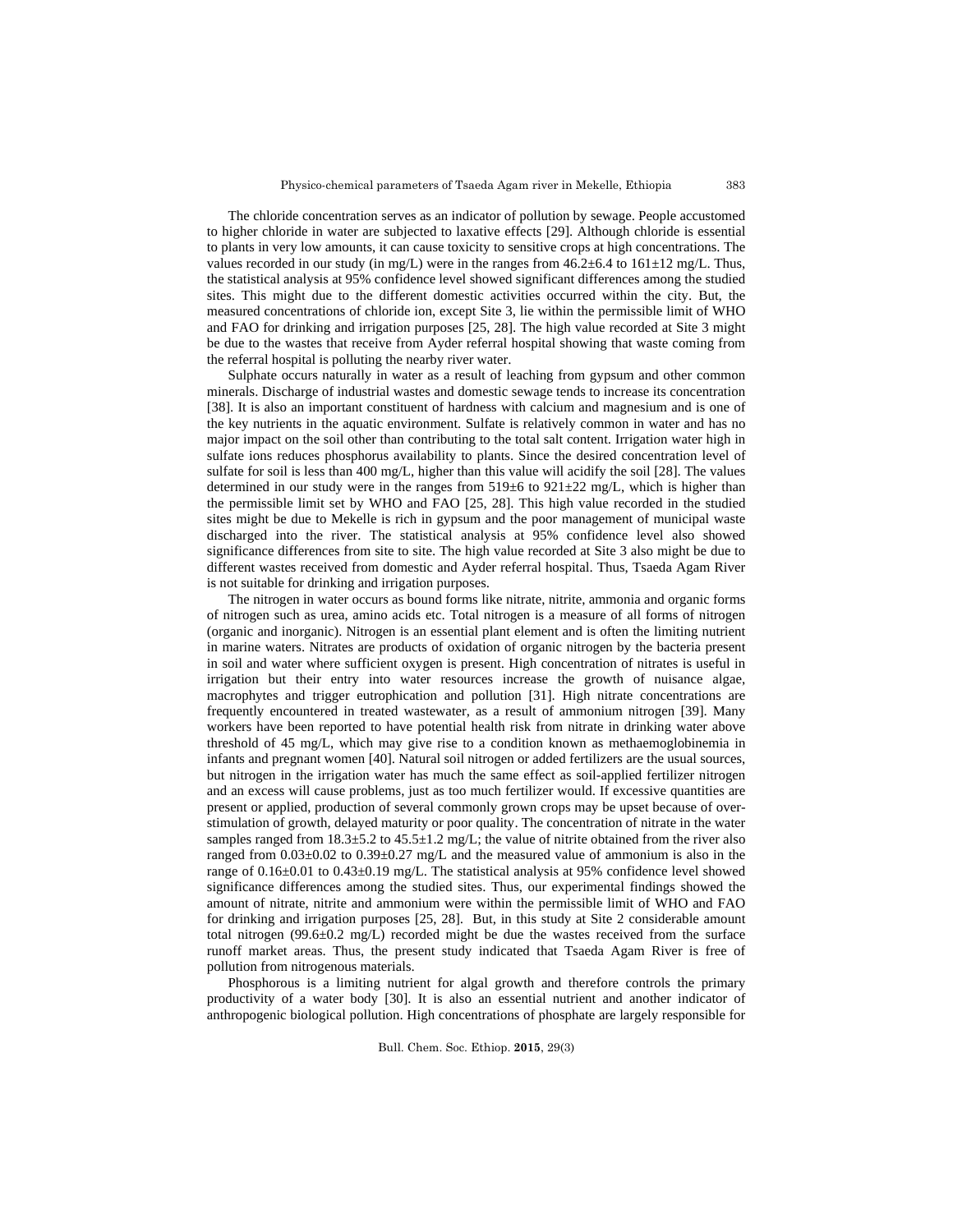eutrophic conditions in a water body. Eutrophication related problems in warm water systems begin at phosphate concentration of the order 0.34 to 0.70 mg/L [27]. The mean value soluble phosphorus and total phosphorus recorded in our study were in the ranges from 0.07±0.00 to 0.58±0.38 mg/L and 0.07±0.01 to 0.77±0.49 mg/L, respectively. The values recorded for both soluble phosphate and total phosphorus, except Site 3, were above the recommended values of WHO and FAO for drinking and irrigation water [25, 28]. The statistical analysis at 95% confidence level also showed significance differences among the studied sites which could be attributed to the disposal of phosphate containing domestic wastes, agricultural runoff and the wastewater released from Ayder referral hospital. Thus, Tsaeda Agam River is polluted from phosphate containing materials and is not safe for drinking and irrigation purposes.

## **CONCLUSIONS**

The present investigation conclude that most of the studied physico-chemical parameters are exceeded the permissible limit of WHO for drinking waters but it can be used for irrigation as most of the parameters are within the permissible limit of FAO. Thus, Tsaeda Agam River water has potential for significant improvement in water quality if discharges are minimized by using proper waste disposal of the city dwellers. It is, therefore, regular monitoring of the river and taking suitable remedial measures like collection of domestic sewage and use of proper waste treatment plants should be taken to save the river water from further deterioration. The authors also recommended undertaking further studies in different seasons considering other water quality parameters including heavy metals and trace organic compounds. Regular evaluation of pollutants in the river is also very important.

## **ACKNOWLEDGEMENTS**

This study was conducted by the use of the research laboratory at Mekelle University, Ethiopia. The authors thank Ato Alem Halefom, Chemistry Department, Mekelle University for his kind help in sample preparation and analysis.

## **REFERENCES**

- 1. Fakayode, S.O. *Ajeam-Ragee* **200**5, 10, 1.
- 2. Khan, M.Y.; Shabeer, M.; Raja, I.A.; Wani, N.A. *Globel J. Sci. Front. Res. Interdisciplinary* **2012**, 12, 1.
- 3. Altman, S.J.; Parizek, R.R. *J. Environ. Qual.* **1995**, 24, 707.
- 4. Emongor, V.; Kealotswe, E.; Koorapetse, I.; Sankwasa, S.; Keikanetswe, S. *J. Appl. Sci.* **2005**, 5, 147.
- 5. Belay, A.; Sahile, S. *World Environ.* **2013**, 3, 29.
- 6. Sikder, M.T.; Kihara, Y.; Yasuda, M.; Yustiawati; Mihara, Y.; Tanaka, S.; Odgerel, D.; Mijiddorj, B.; Syawal, S.M.; Hosokawa, T.; Saito, T.; Kurasaki, M. *Clean Soil Air Water* **2013**, 41: 60.
- 7. Sumok, P. *River water quality monitoring: sharing Sarawak experience*, 6th Sabah 21 Inter- Agency Tropical Ecosystem (SITE) Research Seminar, Proceedings, Kota 22 Kinabalu, Malaysia **2001**, p. 4.
- 8. Gebrekidan, M.; Samuel Z. *Momona Ethiop. J. Sci.* **2011**, 3, 105.
- 9. Akan, C.; Abdulrahman, I.; Oiman, A.; Ogugbuaja, O. *Eur. J. Sci. Res.* **2008**, 23, 122.
- 10. Singh, M.; Gupt, A.; Beeteswari, K. *J. Appl. Sci. Environ. Manage.* **2010**, 14, 85.
- 11. Murhekar, G. *Res. J. Chem. Sci.* **2011**, 1, 117.